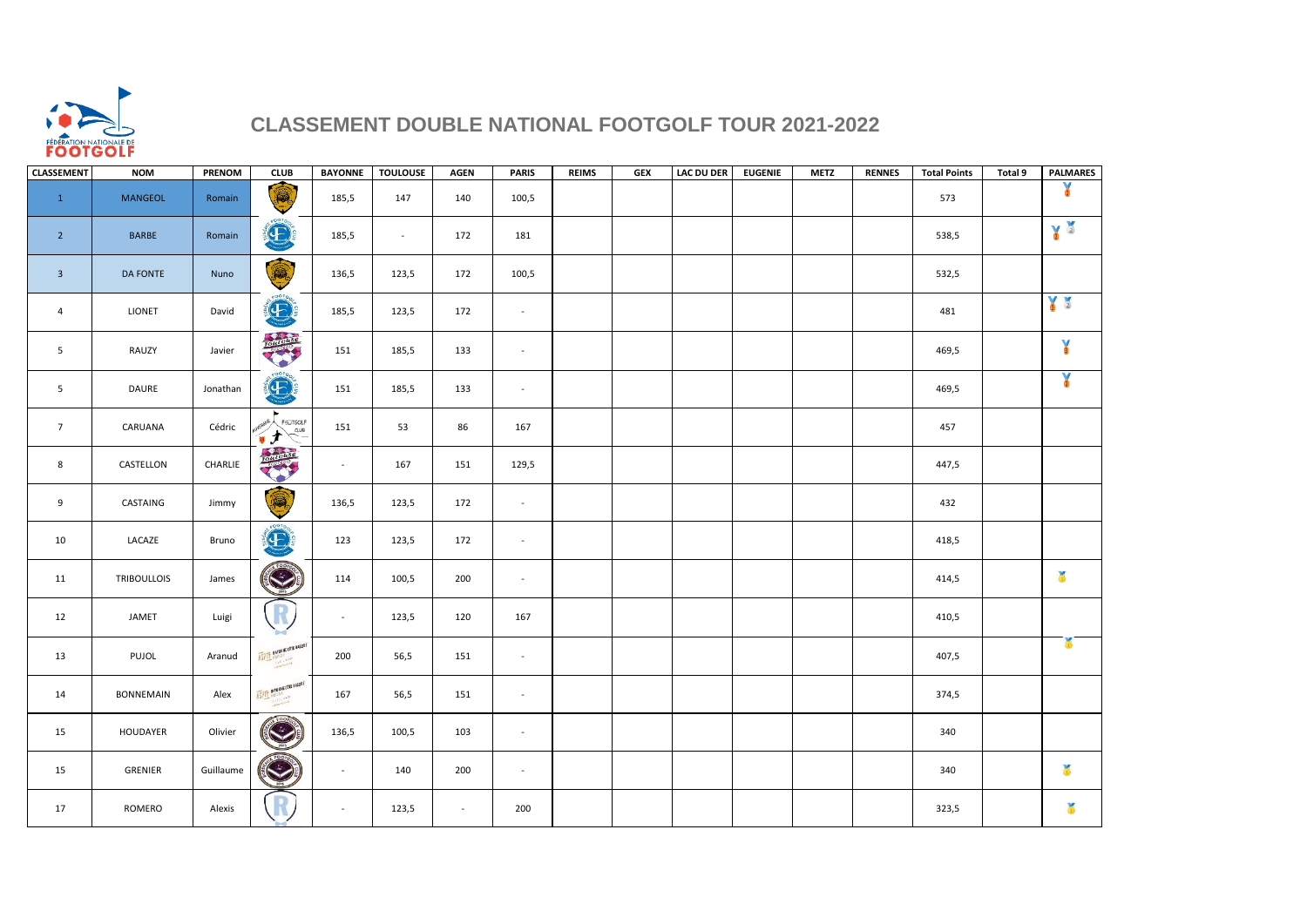| 18              | <b>NOEL</b>    | Luc       | TOUTOURSE                 | 108      | 66,5           | 120                         | $\sim$                      |  |  |  | 294,5  |               |
|-----------------|----------------|-----------|---------------------------|----------|----------------|-----------------------------|-----------------------------|--|--|--|--------|---------------|
| 19              | <b>NAN</b>     | Benjamin  | <b>Indiana</b>            | $\sim$   | 66,5           | 95,5                        | 129,65                      |  |  |  | 291,65 |               |
| 20              | RICHARD        | Julien    | <b>Report</b>             | $\omega$ | 100,5          | 190                         | $\sim$                      |  |  |  | 290,5  | $\frac{1}{2}$ |
| 20              | COLOMINA       | Michael   |                           | $\omega$ | 123,5          | $\mathcal{L}_{\mathcal{C}}$ | 167                         |  |  |  | 290,5  |               |
| 22              | JUMELINE       | Aranud    | R                         | 151      | 53             | 86                          | $\mathcal{L}_{\mathcal{A}}$ |  |  |  | 290    |               |
| 23              | MONCOMBE       | Sébastien | <b>CALCULE</b>            | $\sim$   | 167            | 111                         | $\sim$                      |  |  |  | 278    |               |
| 24              | PAUBERT        | Jonathan  | $\bigcirc$                | 136,5    | 140            | $\sim$                      | $\blacksquare$              |  |  |  | 276,5  |               |
| 25              | <b>BOUFINI</b> | Didier    | <b>Registration</b>       | $\sim$   | 84             | 190                         | $\sim$                      |  |  |  | 274    | $\frac{1}{2}$ |
| 26              | MAESTRE        | Thierry   | <b>Report</b>             | 93       | 35             | 111                         | $\blacksquare$              |  |  |  | 239    |               |
| 27              | BLAISE         | Sylvain   | portal                    | 108      | $\sim$         | $\sim$                      | 129,5                       |  |  |  | 237,5  |               |
| 28              | GUILHEM        | Benoit    | <b>CONTROL</b>            | $\sim$   | 84             | 151                         | $\sim$                      |  |  |  | 235    |               |
| 29              | GUTIERREZ      | Hervé     | ৻                         | 103      | $\sim$         | 103                         | $\mathcal{L}$               |  |  |  | 206    |               |
| 30              | PUJOL          | Lucas     | ASPIT NATURINE COTE NAS   | 200      | $\sim$         | $\sim$                      | $\sim$                      |  |  |  | 200    | ¥             |
| 30 <sub>o</sub> | DELNES         | Anthony   | $\left(\rightarrow$       | $\omega$ | 200            | $\sim$                      | $\bar{\mathbf{z}}$          |  |  |  | 200    | ă             |
| 30 <sub>o</sub> | ROMERO         | Frédéric  |                           | $\sim$   | $\blacksquare$ | $\sim$                      | 200                         |  |  |  | 200    | ŏ             |
| 33              | <b>GUILLOT</b> | Stéphane  | R                         | $\sim$   | $\blacksquare$ | $\sim$                      | 190                         |  |  |  | 190    | $\frac{1}{2}$ |
| 33              | LEVILLAIN      | Thomas    | R                         | $\sim$   | $\blacksquare$ | $\sim$                      | 190                         |  |  |  | 190    | $\frac{1}{2}$ |
| 35              | LABAT          | Benoit    | ASPIT BAYONNE (OTE BASQUE | 185,5    | $\blacksquare$ | $\sim$                      | $\sim$                      |  |  |  | 185,5  | ¥             |
| 35              | AURIGHI        | Marco     | TOUTOUSE<br>۰             | $\sim$   | 185,5          | $\sim$                      | $\blacksquare$              |  |  |  | 185,5  | $\frac{1}{2}$ |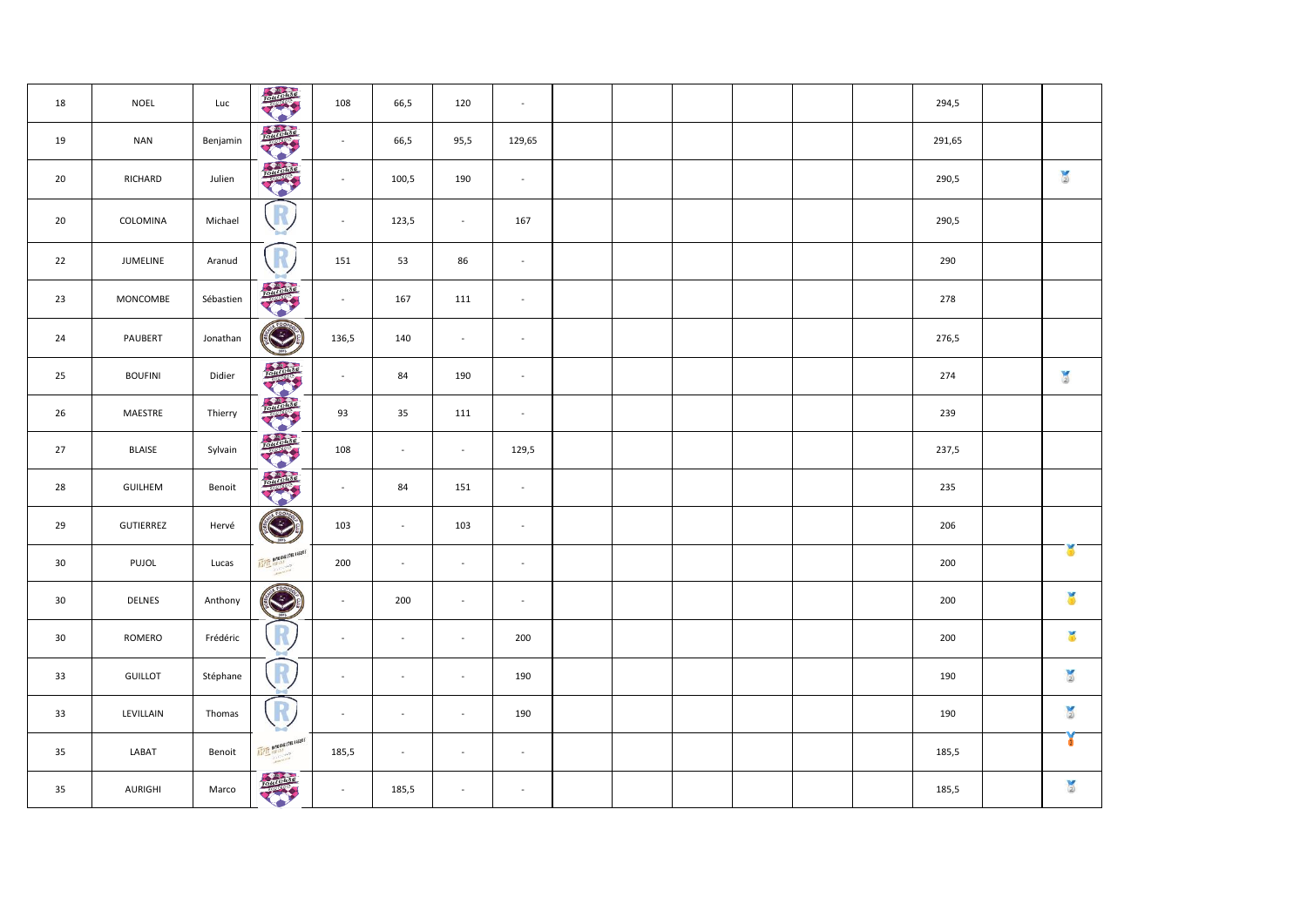| 35 | COMBARNUS       | Thomas     | <b>RATIONAL</b>                              | $\omega$                 | 185,5                    | $\omega$       | $\sim$                   |  |  |  | 185,5 | $\frac{1}{2}$ |
|----|-----------------|------------|----------------------------------------------|--------------------------|--------------------------|----------------|--------------------------|--|--|--|-------|---------------|
| 38 | ERLINGER        | Laurent    | <b>METS</b>                                  | $\sim$                   | $\blacksquare$           | $\sim$         | 181                      |  |  |  | 181   | ¥             |
| 39 | PERROCHEAU      | Vincent    | ASPIT BAYORDE COTE BASDUE                    | 88                       | $\sim$                   | 86             | $\sim$                   |  |  |  | 174   |               |
| 40 | <b>DURIN</b>    | Nicolas    | <b>TOTOLOGIC</b>                             | $\omega$                 | $\sim$                   | 172            | $\omega$                 |  |  |  | 172   | ¥             |
| 41 | HONORE          | Guillaume  | <b>ASPIT BAYONNE COTE BASQUE</b>             | 167                      | $\sim$                   | $\sim$         | $\sim$                   |  |  |  | 167   |               |
| 41 | ARTAUD          | Yoan       | $\bigcirc$                                   | 167                      | $\sim$                   | $\sim$         | $\sim$                   |  |  |  | 167   |               |
| 41 | DE CARVALHO     | Christophe | $\bigotimes$                                 | 167                      | $\sim$                   | $\blacksquare$ | $\blacksquare$           |  |  |  | 167   |               |
| 41 | KILLICK         | Paul       | <b>Reported</b>                              | $\omega$                 | 167                      | $\sim$         | $\mathbb{Z}$             |  |  |  | 167   |               |
| 41 | MAURY           | Sylvie     | <b>TOMOGRAP</b>                              | $\sim$                   | 167                      | $\sim$         | $\blacksquare$           |  |  |  | 167   |               |
| 41 | CARUANA         | Andrea     | <b>FIGUTGOLF</b><br>$\overline{a}$ us<br>しょう | $\overline{\phantom{a}}$ | $\sim$                   | $\sim$         | 167                      |  |  |  | 167   |               |
| 47 | <b>BLAISE</b>   | Eliott     | <b>TOTOLOGIC</b>                             | $\omega$                 | 155                      | $\sim$         | $\overline{\phantom{a}}$ |  |  |  | 155   |               |
| 47 | LAFONTAN        | Lény       | <b>CONCORD</b>                               | $\omega$                 | 155                      | $\sim$         | $\overline{\phantom{a}}$ |  |  |  | 155   |               |
| 47 | <b>BOURSIER</b> | Sébastien  | R                                            | $\Box$                   | $\sim$                   | $\sim$         | 155                      |  |  |  | 155   |               |
| 47 | VALAT           | Cyril      | R                                            | $\blacksquare$           | $\sim$                   | $\blacksquare$ | 155                      |  |  |  | 155   |               |
| 51 | BEZAULT         | Tony       | Q                                            | $\omega$                 | 147                      | $\sim$         | $\sim$                   |  |  |  | 147   |               |
| 52 | LOU YUS         | Eric       | R                                            | $\blacksquare$           | $\overline{\phantom{a}}$ | $\sim$         | 143,5                    |  |  |  | 143,5 |               |
| 52 | LOU YUS         | Franck     | R                                            | $\sim$                   | $\overline{\phantom{a}}$ | $\sim$         | 143,5                    |  |  |  | 143,5 |               |
| 54 | SAINT MARC      | Christophe | <b>R</b>                                     | $\sim$                   | $\overline{\phantom{a}}$ | 140            | $\omega$                 |  |  |  | 140   |               |
| 55 | GALY            | Jérémy     | R                                            | $\blacksquare$           | 50                       | $\sim$         | 86                       |  |  |  | 136   |               |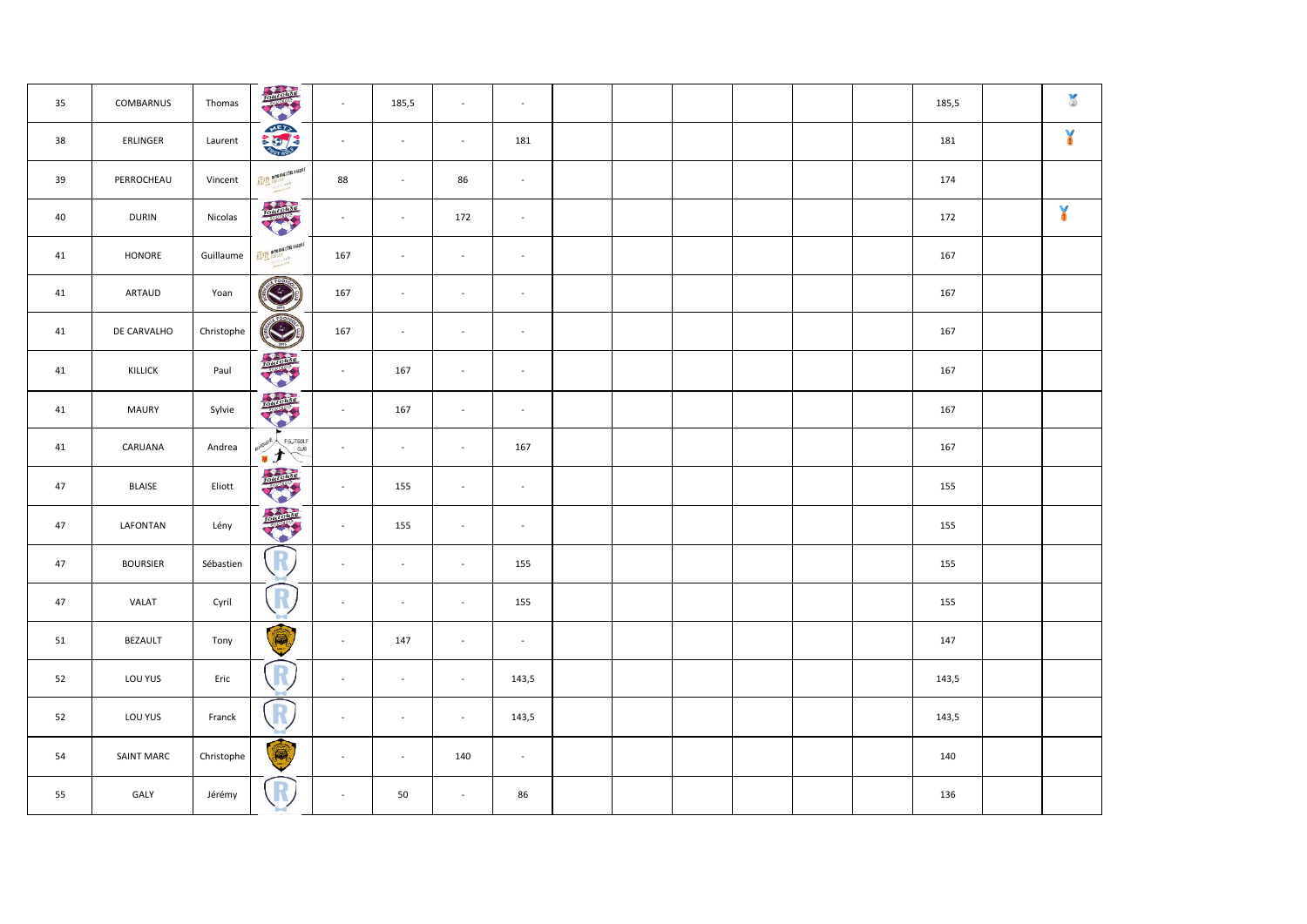| 56 | MARCHESI       | Manu     | <b>Report</b><br>۰         | $\sim$                      | $\sim$ | $\sim$                      | 129,5                       |  |  |  | 129,5 |  |  |
|----|----------------|----------|----------------------------|-----------------------------|--------|-----------------------------|-----------------------------|--|--|--|-------|--|--|
| 57 | RAJAONARIVONY  | Aina     | D                          | $\sim$                      | 123,5  | $\mathcal{L}_{\mathcal{C}}$ | $\overline{\phantom{a}}$    |  |  |  | 123,5 |  |  |
| 58 | LAFARGUE       | Damien   | $\left( 1 - \right)$       | 123                         | $\sim$ | $\sim$                      | $\sim$                      |  |  |  | 123   |  |  |
| 58 | ANORGA         | Michel   | ASPIT RAYONNE COTE RASEN   | 123                         | $\sim$ | $\sim$                      | $\sim$                      |  |  |  | 123   |  |  |
| 58 | HUALDE         | Peyo     | ASPIT BAYONNE COTE BASED   | 123                         | $\sim$ | $\sim$                      | $\blacksquare$              |  |  |  | 123   |  |  |
| 61 | PIRES          | David    | R                          | $\sim$                      | $\sim$ | $\sim$                      | 120                         |  |  |  | 120   |  |  |
| 61 | <b>MARTINS</b> | Cédric   | R                          | $\sim$                      | $\sim$ | $\sim$                      | 120                         |  |  |  | 120   |  |  |
| 63 | FAURE          | Thibault | $\bigodot$                 | 114                         | $\sim$ | $\sim$                      | $\sim$                      |  |  |  | 114   |  |  |
| 63 | SALVOCH        | Kacilia  |                            | $\sim$                      | $\sim$ | $\sim$                      | 114                         |  |  |  | 114   |  |  |
| 63 | SAGE           | Bernard  | R                          | $\sim$                      | $\sim$ | $\sim$                      | 114                         |  |  |  | 114   |  |  |
| 66 | DANTHEZ        | Laurent  | $\bigcirc$                 | 103                         | $\sim$ | $\sim$                      | $\overline{\phantom{a}}$    |  |  |  | 103   |  |  |
| 67 | COUSTILLIERES  | Matthias |                            | $\sim$                      | 100,5  | $\sim$                      | $\sim$                      |  |  |  | 100,5 |  |  |
| 67 | HOUDAYER       | Noe      | FOC<br>S                   | $\sim$                      | 100,5  | $\sim$                      | $\sim$                      |  |  |  | 100,5 |  |  |
| 67 | SANTILLANA     | Aurélien | $\bigotimes$               | $\sim$                      | 100,5  | $\sim$                      | $\sim$                      |  |  |  | 100,5 |  |  |
| 67 | DE ZOTTI       | Frédéric |                            | $\mathcal{L}_{\mathcal{A}}$ | 100,5  | $\mathcal{L}_{\mathcal{C}}$ | $\overline{\phantom{a}}$    |  |  |  | 100,5 |  |  |
| 67 | LAFONT         | Gabriel  | <b>RATIONSO</b>            | $\sim$                      | 100,5  | $\sim$                      | $\blacksquare$              |  |  |  | 100,5 |  |  |
| 72 | SAPLANA        | Jp       | ASPIT BAYONNE COTE BASROL  | 98                          | $\sim$ | $\sim$                      | $\sim$                      |  |  |  | 98    |  |  |
| 72 | MASSEZ         | Gaetan   | ASPIT MAYORINE COTE BASQUE | 98                          | $\sim$ | $\sim$                      | $\mathcal{L}_{\mathcal{A}}$ |  |  |  | 98    |  |  |
| 74 | RODRIGUEZ      | Fabrice  | rotatoras                  |                             | $\sim$ | 95,5                        | $\sim$                      |  |  |  | 95,5  |  |  |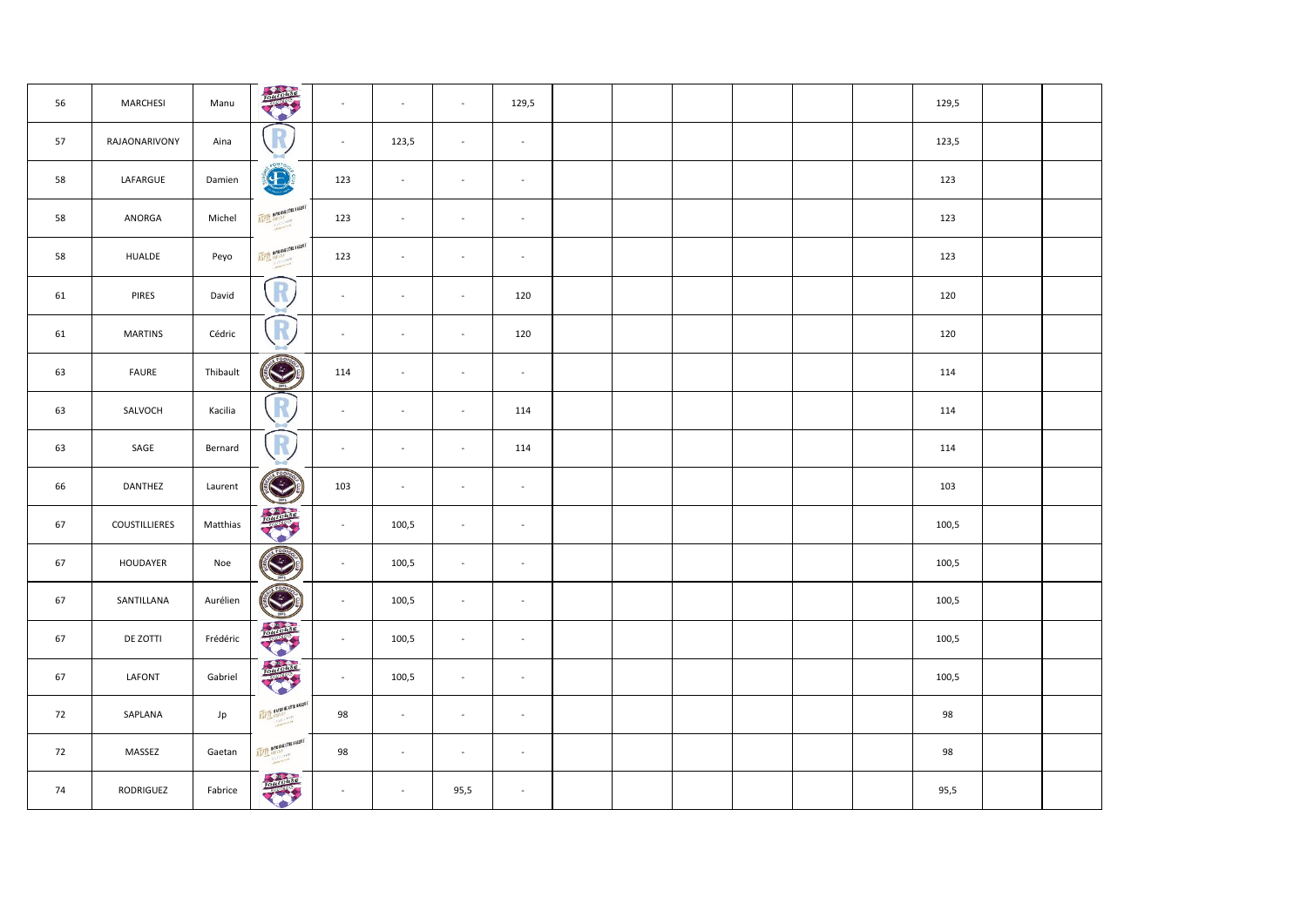| 75 | LEGAY                    | Philippe    |                           | 93             | $\sim$ | $\mathbb{Z}$             | $\sim$                   |  |  |  | 93   |  |
|----|--------------------------|-------------|---------------------------|----------------|--------|--------------------------|--------------------------|--|--|--|------|--|
| 76 | <b>TICHIT</b>            | Faustin     | ASPIT BAYONNE COTE BASRUE | 88             | $\sim$ | $\blacksquare$           | $\sim$                   |  |  |  | 88   |  |
| 77 | GONY                     | Christian   | ASPIT BAYONNE COTE BASROE | $\blacksquare$ | $\sim$ | 86                       | $\sim$                   |  |  |  | 86   |  |
| 78 | DAGUILLON                | Frédéric    | Total Country             | $\blacksquare$ | 84     | $\overline{\phantom{a}}$ | $\sim$                   |  |  |  | 84   |  |
| 78 | MARMOY                   | William     |                           | $\blacksquare$ | 84     | $\sim$                   | $\sim$                   |  |  |  | 84   |  |
| 80 | BAZIRE                   | Jeff        |                           | $\sim$         | 75     | $\blacksquare$           | $\sim$                   |  |  |  | 75   |  |
| 80 | <b>FERNADES SARDINHA</b> | Duarte      | C                         | $\sim$         | 75     | $\blacksquare$           | $\blacksquare$           |  |  |  | 75   |  |
| 82 | GAIFFIER                 | Ludovic     |                           | $\sim$         | 66,5   | $\blacksquare$           | $\sim$                   |  |  |  | 66,5 |  |
| 82 | LAMIEL                   | Alexis      | TOLTLOWS                  | $\sim$         | 66,5   | $\omega$                 | $\sim$                   |  |  |  | 66,5 |  |
| 82 | NAVARRO                  | Sébastien   |                           | $\blacksquare$ | 66,5   | $\omega$                 | $\blacksquare$           |  |  |  | 66,5 |  |
| 82 | CAPPELLI                 | Guillaume   | <b>Report</b>             | $\sim$         | 66,5   | $\omega$                 | $\sim$                   |  |  |  | 66,5 |  |
| 82 | LAZARO                   | Sylvain     | Total office<br>۰         | $\omega$       | 66,5   | $\mathbb{Z}$             | $\blacksquare$           |  |  |  | 66,5 |  |
| 82 | <b>BOBENRIETHER</b>      | Guy         | <b>Report</b>             | $\sim$         | 66,5   | $\overline{\phantom{a}}$ | $\sim$                   |  |  |  | 66,5 |  |
| 88 | AUZEMERY                 | Romain      | <b>CALCULES</b>           | $\omega$       | 56,5   | $\mathbb{Z}$             | $\blacksquare$           |  |  |  | 56,5 |  |
| 88 | TEYSSEDRE                | Cyril       |                           | $\sim$         | 56,5   | $\blacksquare$           | $\overline{\phantom{a}}$ |  |  |  | 56,5 |  |
| 90 | PAVAN                    | Romain      | R                         | $\omega$       | 50     | $\mathbb{Z}$             | $\sim$                   |  |  |  | 50   |  |
| 91 | RUMEAU                   | Pascal      |                           | $\Box$         | 48     | $\mathbb{Z}$             | $\sim$                   |  |  |  | 48   |  |
| 91 | SENTENAC                 | Franck      |                           | $\omega$       | 48     | $\mathbb{Z}$             | $\blacksquare$           |  |  |  | 48   |  |
| 93 | BESSE                    | Jean Michel | zolttottse                | $\bar{a}$      | 43     | $\mathbb{Z}$             | $\sim$                   |  |  |  | 43   |  |